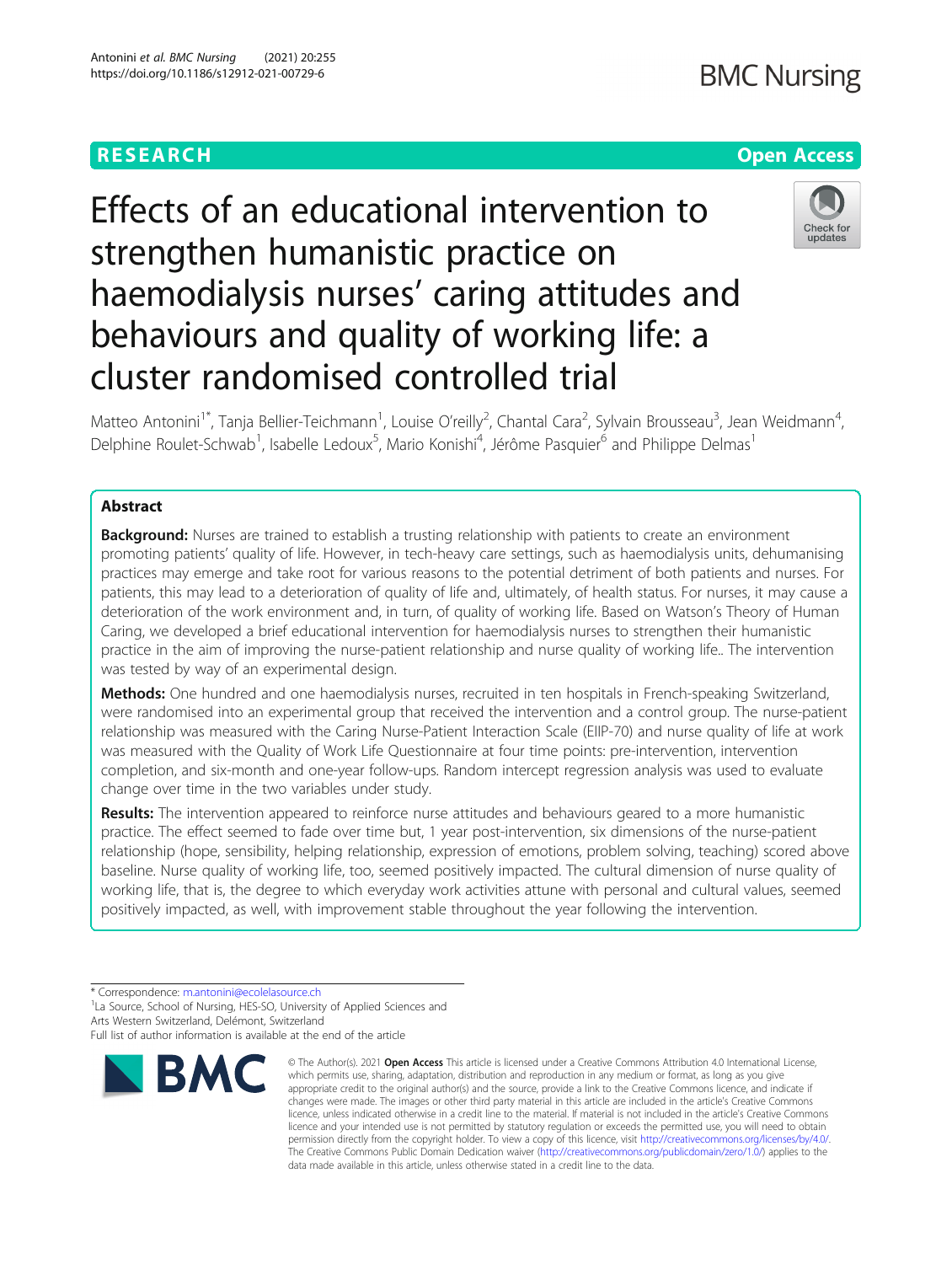Conclusions: Results support a positive effect of the intervention over both the short term and the medium-tolong term. A brief intervention of the sort may constitute an effective means to improve the nurse-patient relationship by preventing or reducing dehumanising practices.

Trial registration: [NCT03283891](https://clinicaltrials.gov/ct2/show/NCT03283891).

Keywords: Watson's theory of human caring, Haemodialysis, Quality of working life, Nurse-patient relationship, Educational intervention

# Background

Patients in the last stage of chronic kidney disease require intensive medical support to prevent death [\[1](#page-12-0)]. Kidney transplantation is the solution of choice in this situation, but when this option is not feasible or during the wait time before transplantation, other treatments are needed to support blood purification. The most common of these is haemodialysis (HD), which consists of the extracorporeal removal of waste products from patients' blood. The treatment must be performed three times a week, generally in a healthcare facility [\[2](#page-12-0)].

HD demands a hard commitment from patients in terms of both time management (they must spend three half-days per week in a healthcare facility) and dietary regulation (they are severely limited in the types and quantities of food and liquids that they can consume daily) [\[3](#page-12-0)]. Moreover, a broad set of symptoms are associated with HD [[4](#page-12-0)–[6\]](#page-12-0). Whether these have to do with the persistence of the disease or HD side effects, they ultimately have a negative impact on the quality of life (QoL) of patients [[7\]](#page-12-0). Some authors have described the start of HD as a radical transition that leads patients into a new phase of life that requires healthcare professionals to completely reorganise patient care [[3\]](#page-12-0). Given that patients are frequently in HD units for prolonged periods of time, the relationship between patient and healthcare professionals, HD nurses in particular, is critical to patient wellbeing [[8,](#page-12-0) [9](#page-12-0)]. In this regard, HD nurses must not only provide highly technical treatments but also establish a trusting relationship with patients to create a salutogenic environment that deeply impacts their lifestyle [[10](#page-12-0), [11\]](#page-12-0). Without specific training, however, nurses can settle into routine behaviours and lend excessive attention to technical tasks [[8](#page-12-0)]. This can lead to dehumanising practices and a deterioration of the work environment, which in turn can lead to a deterioration of the quality of working life  $(QWL)$  of nurses [\[12\]](#page-12-0). This situation has frequently been observed and documented in the literature [[13](#page-12-0)–[16](#page-12-0)].

Watson's Theory of Human Caring [[17,](#page-12-0) [18](#page-12-0)] is a wellestablished approach in current nursing practice. Based on humanistic values, this approach encourages nurses to forge a deep and engaged relationship with patients, the ultimate purpose of which is to help patients

understand the deep meaning of their existence, suffering, and disharmony  $[17, 18]$  $[17, 18]$  $[17, 18]$  $[17, 18]$ . This can be achieved by rooting nursing practice in compassion, active listening, support, reciprocity, and true presence. The core of the transpersonal caring relationship is composed of the following ten dimensions referred to as "carative factors" [[17\]](#page-12-0): (1) forming humanistic-altruistic value systems, (2) instilling faith-hope, (3) cultivating sensibility to self and others, (4) developing a helping-trust relationship, (5) promoting expression of emotions, (6) using problemsolving for decision-making, (7) promoting teachinglearning, (8) promoting a supportive environment, (9) assisting with gratification of human needs, and (10) allowing for existential-phenomenological forces. These factors are often investigated in empirical research because they facilitate operationalisation of the complex concept that is Watson's transpersonal caring relationship. Empirical instruments to analyse the nurse-patient relationship.

Empirical research has shown that steeping the NPR in Watson's Theory of Human Caring can be beneficial to both patients and nurses. For patients, it can improve their psychological wellbeing, stress, and QoL; for nurses, it can improve self-confidence, time management, work engagement, and benevolent behaviours (see [[19\]](#page-12-0) for a review). Training activities have been developed in the aim of boosting this approach in nursing practice but their efficacy remains poorly documented. In particular, little is known about the efficacy of brief educational activities of the sort included in continuing education programs, normally involving a short-term engagement of no more than a few days or weeks. Pilot studies suggest such activities can be easily incorporated in continuing education programs and improve quality of NPR [[19](#page-12-0)–[21](#page-12-0)]. However, it remains to be seen whether their effects are momentary or lasting. This point is crucial because brief training activities are easy to implement on account of their relatively small cost in terms of both time and money. If found to improve the NPR over the long term, they could serve to prevent acts of dehumanisation and fix problem situations where dehumanising behaviours undermine the quality of the work environment. Against this background, we undertook a study to assess the medium- to long-term effects on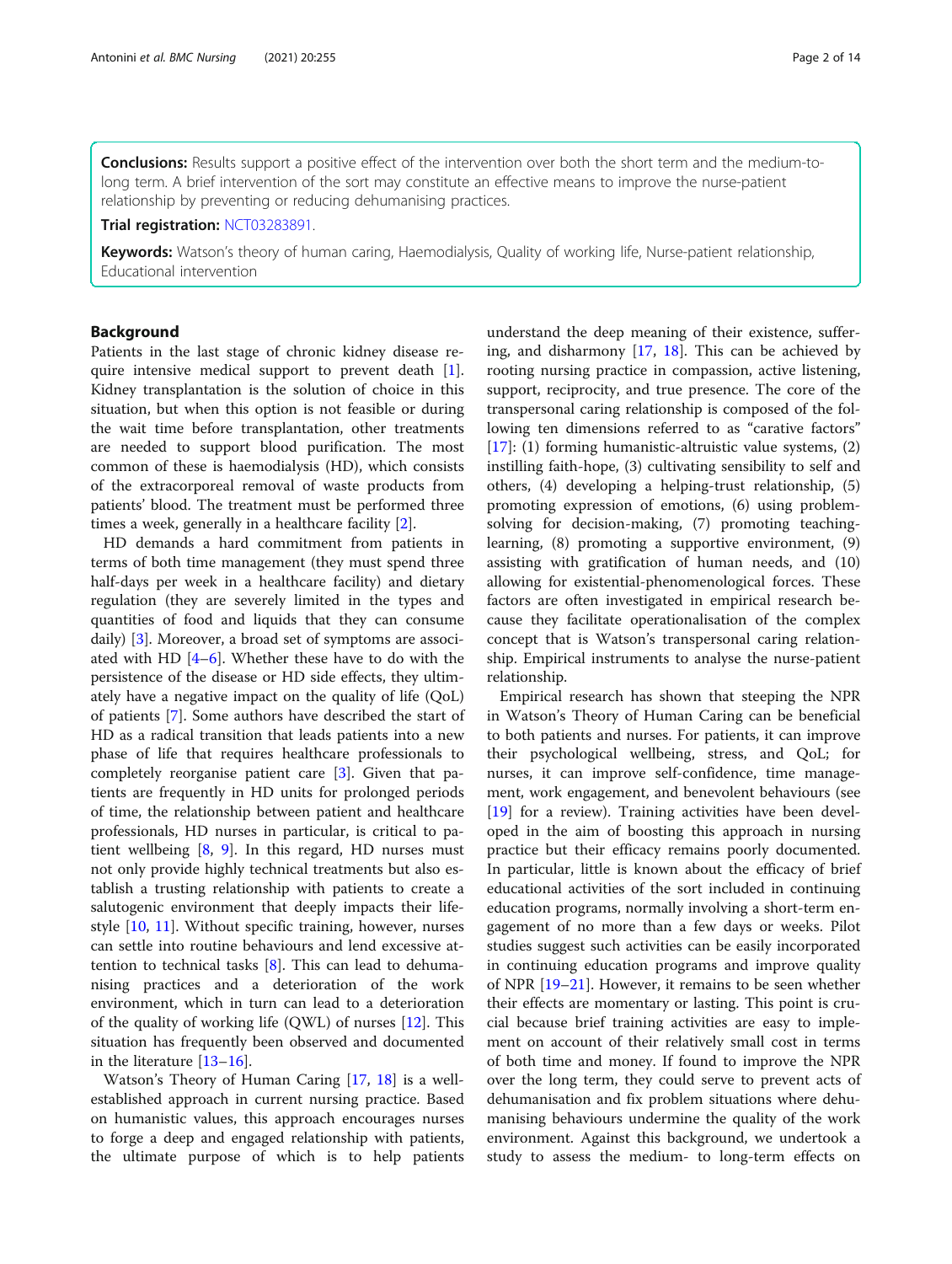caring attitudes and behaviours and on QWL of a brief educational intervention (EI).

#### Methods

The EI was tested by way of a cluster randomised controlled trial with repeated measures [\[22](#page-12-0)].

# Data collection

Data were collected in the 10 of the 12 hospitals in French-speaking Switzerland with an HD unit, that agreed to take part the study: Geneva (University Hospital,  $n = 18$  nurses), Jura (Delémont and Porrentruy site,  $n = 16$  nurses), Lausanne (University Hospital,  $n = 11$ nurses), Martigny ( $n = 7$  nurses), Monthey ( $n = 7$ nurses), Morges ( $n = 5$  nurses), Payerne ( $n = 7$  nurses), Sierre ( $n = 7$  nurses), Sion ( $n = 14$  nurses), and Yverdon  $(n = 9$  nurses). To participate in the study, nurses had to meet the following inclusion criteria: (1) at least 6 months' HD nursing experience and (2) willingness to participate. There were no exclusion criteria. Data were collected at four time points: immediately prior to the EI (T0), immediately after the EI (T1), 6 months later (T2), and 1 year after the EI (T3). There were 101 nurses at T0, 96 at T1, 86 at T2, and 74 at T3. We first met with management and head nurses of each HD unit to explore their interest in participating in our study. If interested, we next met with nurses to present the project and distribute informed consent forms. Then, we met with the nurses again 2 weeks later to collect the forms. Nurses had the option of mailing them in. A coordinator was appointed for each HD unit to facilitate data collection and communication with researchers. Recruitment took place from April 2016 to January 2017. Our data were naturally structured into 10 clusters (i.e., the ten HD units), as we needed to include the nurses of the same HD unit in either the experimental group (EG) or the control group (CG) to avoid "contamination". As HD nurses work closely together, splitting those within the unit into the EG and the CG was impossible lest information and practices from the EI leak out of control. Consequently, cluster randomisation was used to define the experimental and control groups. In 2017, prior to data collection, the size of the target population was estimated at 126 HD nurses. We required that both the experimental and the control groups comprise at least 50 nurses. One of the possible cluster combinations that satisfied these conditions was randomly selected using R [[23\]](#page-12-0). The procedure yielded an EG including six clusters (i.e. HD units), for a total of 54 nurses, and a CG including four clusters (i.e. HD units), for a total of 72 nurses. The inclusion process was completed in March 2018 but, owing to the partial withdrawal of one HD unit, the CG shrank considerably. The overall final sample thus totalled 105 HD nurses. Nonetheless, our criterion of at least 50 nurses each in the CG and EG was respected. The final EG comprised 51 nurses and the final CG, 50 (96.2% participation rate in both cases). At each of the four data collection time points, two meetings with nurses were organised: the first to distribute the hardcopy questionnaires and the second to retrieve them. During the first meeting of each time point, nurses were reminded how to correctly complete the selfadministered questionnaire. Data thus collected were then transcribed onto digital support. To reduce the risks of introducing transcription errors, data entry was performed twice by different members of the research group and the resulting databases were compared. Up to 1.9% of the values had to be corrected across time points. Because of organisational constraints, researchers were not completely blind to participant group assignment. However, the EI, group assignment, data collection and data analysis were tasks performed for the most part by different members of the research group. Biases were thus kept to a minimum.

# Intervention

Our EI ([\[24](#page-12-0)]) consisted of 3.5-h training sessions once a week for 4 weeks. Nurses were organised into groups of no more than five to facilitate interaction and feedback. Theoretical lectures alternated with practical exercises, such as simulations, to ensure the EI fit the reality of each HD unit. At the beginning of each session, focus exercises were proposed to help participants get into a more receptive mind-set and clearly separate the training from previous activities. The intervention was delivered to all nurses in the HD units in the EG by two researchers experienced with the task. The core structure of the intervention was the same to ensure that all of the HD units received the same exposure. However, a certain level of personalisation was required in response to different dynamics of each group.

In the first session, the core concepts of Watson's [[17](#page-12-0), [18\]](#page-12-0) Theory of Human Caring were introduced and a first clinical situation was presented to the participants for discussion. In the second session, Watson's ten carative factors were introduced and discussed. Another clinical situation was presented to show how the concepts covered applied in real life. The third session was dedicated entirely to the concept of "hope" and how to help patients develop it. The concept was presented theoretically and through exercises. Finally, in the fourth session, a simulation activity was organised to revise and practise the concepts covered in the previous sessions. This activity was bookended by a pre-briefing that introduced the situation and helped participants prepare their actions, and a debriefing that served to collect feedback from both participants and instructors. A final evaluation by all the participants wrapped up the training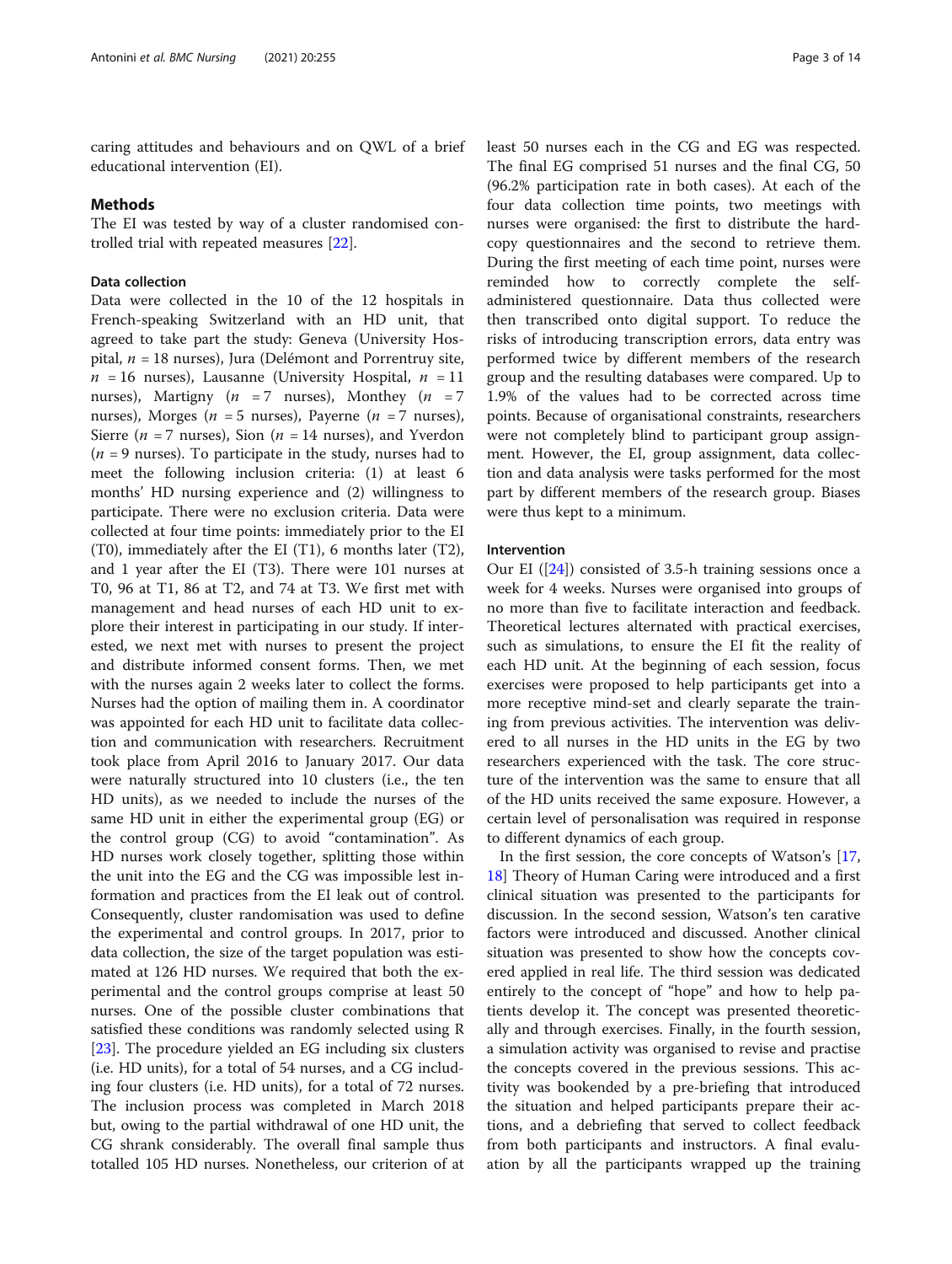([\[24\]](#page-12-0)). For ethical reasons and out of fairness, the EI was offered to the HD units in the CG at study completion.

#### **Instruments**

Data were collected using a three-part questionnaire. The first part served to collect sociodemographic and work-related data. Questions covered gender, age, marital status, and presence of children, prior training in counselling, as well as years of nursing and HD nursing experience. This part of the questionnaire was previously used in related studies ([\[24](#page-12-0)]).

The second part consisted of the French version of the Caring Nurse-Patient Interaction Scale (EIIP-70 [\[25](#page-12-0)], [[26\]](#page-12-0)). The instrument covers 10 dimensions, corresponding to Watson's 10 carative factors [[17\]](#page-12-0): humanism (6 items), hope (7 items), sensibility (6 items), helping relationship (7 items), expression of emotions (6 items), problem solving (6 items), teaching (11 items), environment (7 items), assistance for basic needs (10 items), and spirituality (6 items). The items refer to nurses' perceptions of the NPR. They are rated on a five-point Likert scale ranging from "almost never" (1) to "always" (5) to indicate frequency of a given behaviour. This questionnaire had been used before (see the recent review by Cossette [\[26](#page-12-0)]) and demonstrated satisfactory psychometric characteristics, Cronbach's alphas for the 10 dimensions ranged from 0.73 to 0.91  $[25]$ . A pilot study  $[11]$  $[11]$  $[11]$ had shown that respondents had no difficulty understanding the questionnaire.

The third part of the questionnaire consisted of the Quality of Work Life Questionnaire by Elizur and Shye [[27\]](#page-12-0) translated and validated in French by Delmas, Escobar, and Duquette [\[4](#page-12-0)]. This instrument yields a total score that can be divided into four dimensions: psychological (items 1–4), physical (items 5–8), social (items 9–12) and cultural (items 13–16). Respondents must choose from six answers on a Likert scale ranging from 1 "very little" to 6 "a very large part". Internal consistency was estimated at  $\alpha = 0.90$  for the overall English version [[27](#page-12-0)] and ranged from 0.87 to 0.89 for the dimensions of the French version [\[4](#page-12-0)].

# Ethical considerations

Ethical approval was obtained from the Vaud (Switzerland) Ethics Committees on Research Involving Humans (N 2017–00946). Nurses were given 2 weeks' time to decide whether to participate and to sign the informed consent form. They were free to refuse to participate and to withdraw at any time without consequence. Informed consent was obtained from all participants in the study.

Because of the strong emotions that the EI could elicit, psychological support from a certified psychologist was available for participants at no charge, if needed.

Our research was registered on [clinicaltrials.gov](http://clinicaltrials.gov) ([NCT03283891,](https://clinicaltrials.gov/ct2/show/NCT03283891) first registration 14/09/2017).

# Blinding

Given the nature of the intervention, participating nurses could not be blinded to it. As for the research team, data allocation, intervention, data collection and analyses were done by different members of the research team. Nevertheless, no complete blinding was possible for organisational reasons.

# Data analysis

First, means, standard deviations, and frequencies were calculated for sociodemographic and work-related data, as well as data on caring attitudes and behaviours and nurse QWL. Second, EG and CG characteristics were compared at baseline. We used chi-squared tests for categorical variables and linear regressions for numeric variables to test for independence. The Bonferroni correction for p-values was applied, given the large number of comparisons made and the fact that these were not part of the core analysis [[28\]](#page-13-0). Third, the EI's effects on both nurse caring attitudes and nurse QWL were evaluated using random-intercept regression models. This is a particular regression technique that allows the intercept to vary depending on predictors referring to groups of units of analysis instead of the units themselves. This technique is generally used when data are structured in clusters and/or are longitudinal. Our models comprised three levels: observations (regardless of time point), nurses (seen as clusters of observations), and hospitals (seen as clusters of nurses). This model was used to address the problem of lack of independence across observations by the same nurse but at different time points and by nurses working in the same hospital. Statistical significance for all tests was set at  $p < 0.05$ , following a frequentist approach, and no imputation were used for missing data. All analyses were run on R [\[23](#page-12-0)].

# Results

Nurse sociodemographic characteristics are given in Table [1.](#page-4-0) Across the four time points, the nurses in our sample were predominantly women and had a mean age of about 45 years. Half were married and about three out of four had children. They had about 20 years of nursing experience on average, with more than 12 of these working in HD units. Finally, only one third were previously trained in counselling. No significant differences emerged between the EG and the CG at baseline (T0), confirming that random assignment of participants ensured that potential sources of bias were equally distributed.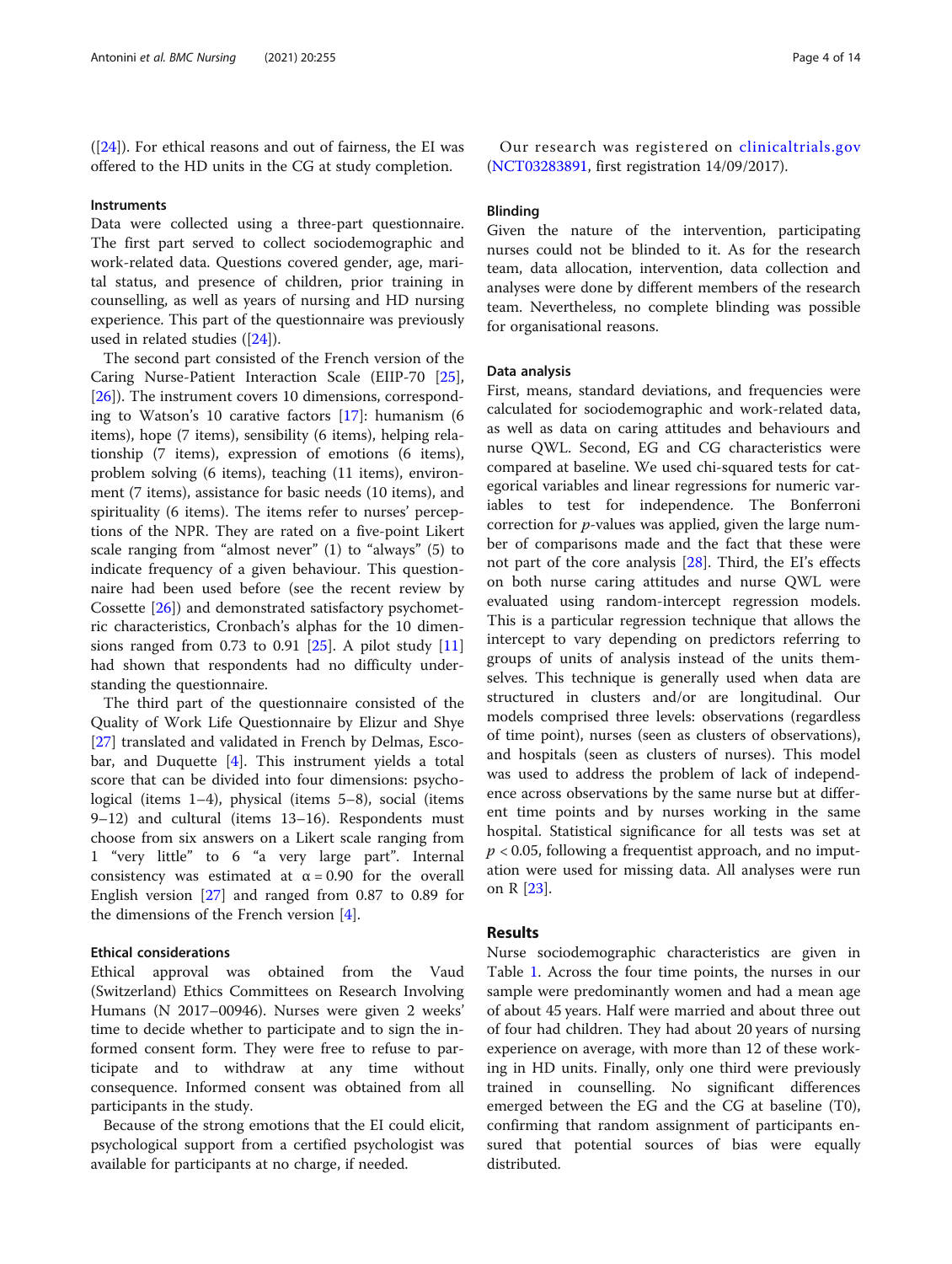|                               | T0 - pre-intervention | T1 - post intervention | T2-6-month follow-up | T3-12-month follow-up |
|-------------------------------|-----------------------|------------------------|----------------------|-----------------------|
| Gender, n (%)                 |                       |                        |                      |                       |
| Male                          | 14(14.1)              | 12 (12.9)              | 10(12.1)             | 5(7.0)                |
| Female                        | 85 (85.9)             | 81 (87.1)              | 73 (87.9)            | 66 (93.0)             |
| missing                       | $\overline{2}$        | $\overline{3}$         | 3                    | 3                     |
| Marital status, n (%)         |                       |                        |                      |                       |
| Single                        | 16(16.1)              | 15(16.3)               | 19 (23.8)            | 13 (17.6)             |
| Married                       | 53 (53.5)             | 48 (52.2)              | 44 (55.0)            | 39 (52.7)             |
| Widow                         | 2(2.0)                | 2(2.2)                 | 1(1.3)               | 2(2.7)                |
| Separated                     | 10(10.1)              | 9(9.8)                 | 8 (10.0)             | 6(8.1)                |
| De facto                      | 16(16.2)              | 16(17.3)               | 5(6.3)               | 12 (16.2)             |
| Civil union                   | 2(2.0)                | 2(2.2)                 | 3(3.8)               | 2(2.7)                |
| missing                       | $\overline{2}$        | $\overline{4}$         | 6                    | $\mathsf{O}\xspace$   |
| Children, n (%)               |                       |                        |                      |                       |
| Yes                           | 74 (74.7)             | 68 (73.1)              | 62 (74.7)            | 54 (76.1)             |
| No                            | 25 (25.3)             | 25 (26.9)              | 21(25.3)             | 17 (23.9)             |
| missing                       | $\overline{2}$        | 3                      | 3                    | 3                     |
| Trained in counselling, n (%) |                       |                        |                      |                       |
| Yes                           | 33 (33.3)             | 31 (32.2)              | 27 (32.5)            | 24 (33.8)             |
| No                            | 66 (66.7)             | 62 (67.8)              | 56 (67.5)            | 47 (66.2)             |
| missing                       | $\overline{2}$        | 3                      | 3                    | $\mathbf{3}$          |
| Age, years                    |                       |                        |                      |                       |
| Mean                          | 45.3                  | 45.4                   | 46.4                 | 46.5                  |
| SD                            | 9.8                   | 9.8                    | 9.5                  | 9.4                   |
| missing                       | $\overline{3}$        | 3                      | 7                    | 6                     |
| Nursing experience, years     |                       |                        |                      |                       |
| Mean                          | 21.1                  | 21.1                   | 22.5                 | 22.8                  |
| SD                            | 10.9                  | 10.9                   | 10.3                 | 10.2                  |
| missing                       | $\overline{3}$        | 3                      | 3                    | $\overline{2}$        |
| HD nursing experience, years  |                       |                        |                      |                       |
| Mean                          | 12.1                  | 12.1                   | 13.2                 | 13.1                  |
| SD                            | 8.3                   | 8.4                    | 8.4                  | 8.3                   |
| missing                       | $\overline{3}$        | 3                      | 3                    | $\overline{2}$        |

<span id="page-4-0"></span>Table 1 Nurse sociodemographic characteristics by data collection time point

Regarding the NPR, Fig. [1](#page-5-0) shows the mean scores for the EG on the ten dimensions of the EIIP-70 at each time point. There was a noticeable jump across the board from T0 to T1, that is, from pre- to postintervention. Scores then remained stable 6 months and 1 year later (T2 and T3).

Figure [2](#page-6-0) shows that, meanwhile, the mean scores for the CG changed only slightly over time and only on the following four dimensions: F2-Hope, F3-Sensibility, F6- Problem Solving, and F10-Spirituality.

We used multilevel regression analysis to evaluate the differences between the trends in the EG and the CG. Four main patterns emerged (Table [2\)](#page-7-0). Against the trend in the CG used as baseline, five factors obtained significantly higher scores at T1 than at T0: F1-Humanism ( $\beta$  = 0.30,  $p$  = 0.01), *F3-Sensibility* ( $\beta$  = 0.34,  $p$  = 0.02), *F4*-Helping Relationship ( $\beta = 0.21$ ,  $p = 0.03$ ), F7-Teaching ( $\beta$  = 0.30,  $p$  = 0.03), and *F9-Needs* ( $\beta$  = 0.27,  $p$  = 0.01). Scores then decreased slightly over time. The difference with T0 remained significant for three factors at T2 and T3: *F3-Sensibility* (T2:  $β = 0.40, p = 0.01$ ; T3:  $β = 0.38$ ,  $p = 0.02$ ), F4-Helping Relationship (T2: β = 0.26, p = 0.01; T3:  $\beta = 0.28$ ,  $p = 0.01$ ), and *F7-Teaching* (T2:  $\beta = 0.49$ ,  $p$  < 0.01; T3: β = 0.43,  $p$  < 0.01). For the other two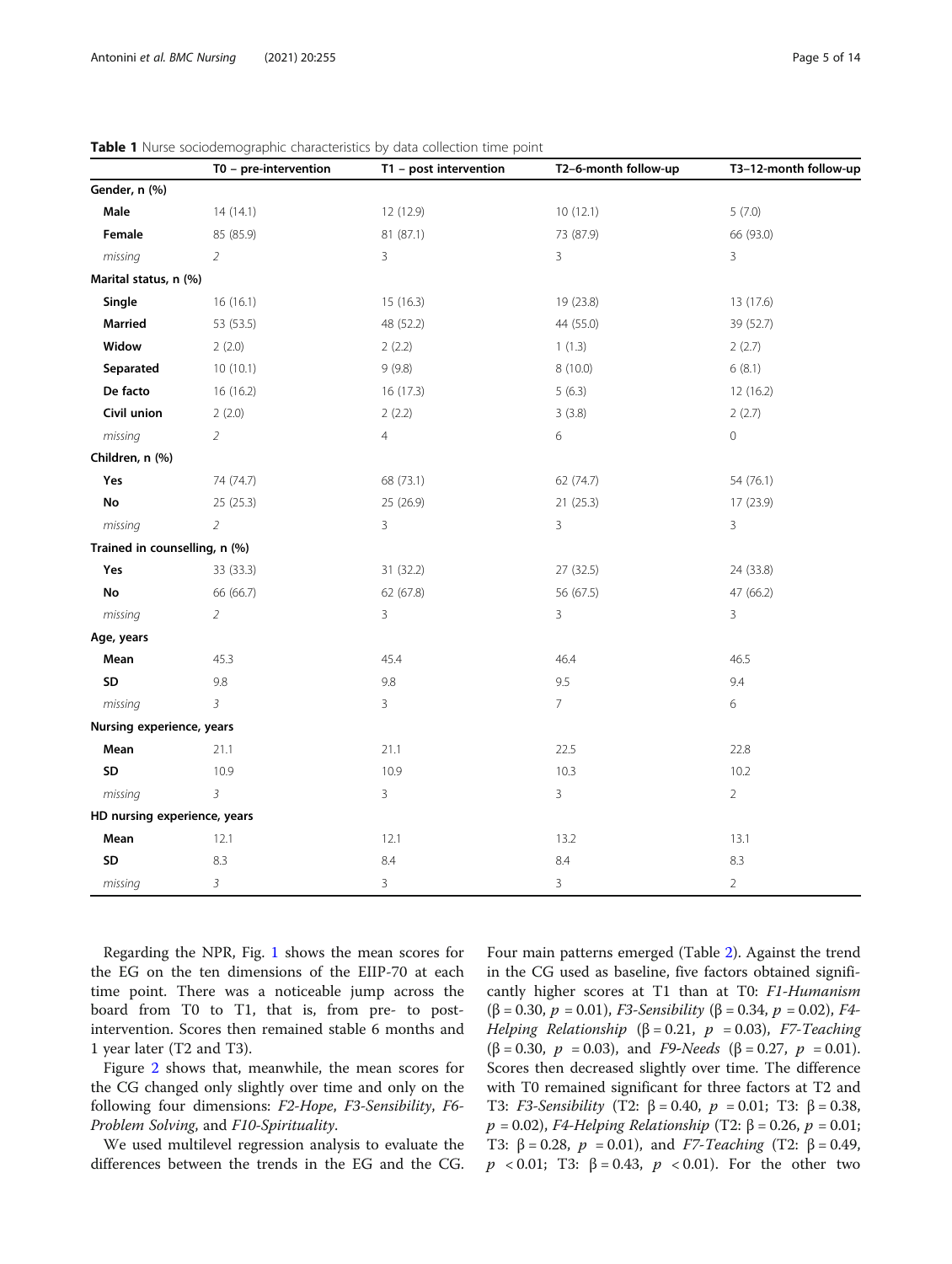<span id="page-5-0"></span>

factors, the difference with T0 remained statistically significant only at T2: *F1-Humanism* (Τ2:  $β = 0.37, p < 0.01$ ; T3:  $β = 0.22$ ,  $p = 0.07$ ) and F9-Needs (T2:  $β = 0.29$ ,  $p =$ 0.01; T3:  $\beta$  = 0.19,  $p$  = 0.11).

Second, two factors obtained significantly higher scores only as of T2: F5-Expression of Emotions (T2:  $\beta$  = 0.31,  $p = 0.02$ ; T3: β = 0.37,  $p = 0.01$ ) and F6-Problem Solving (T2: β = 0.35,  $p = 0.04$ ; T3: β = 0.44,  $p = 0.01$ ). Third, F2-Hope obtained a significantly higher score only at T3 (T3: β = 0.31,  $p = 0.03$ ). Fourth, F8-Environment and F10-Spirituality obtained significantly higher scores only at T2 (respectively,  $β = 0.23$ ,  $p = 0.03$ , and  $β = 0.39$ ,  $p = 0.04$ ).

Figure [3](#page-8-0) illustrates change over time in nurse QWL for the EG. The mean scores obtained across the data collection time points were quite erratic. Those for the physical and psychological dimensions increased immediately postintervention (T1) but the statistically significant change disappeared at T2 only to reappear at T3. A similar trend was observed for the cultural dimension, where scores increased at T1 but decreased less sharply at T2, remaining above the baseline score. Finally, the social dimension showed a unique trend in that scores increased postintervention (T1) and remained stable over time.

Where the CG is concerned, Fig. [4](#page-9-0) shows that there was no significant change over time for any of the dimensions.

Regression models (Table [3](#page-10-0)) were used to examine the differences between the trends in the EG and the CG. Against the trend in the CG used as baseline, results showed that the EG obtained significantly higher scores only on the psychological and the cultural dimensions immediately post-intervention (respectively,  $\beta = 0.48$ ,  $p = 0.01$ , and  $\beta = 0.69$ ,  $p < 0.01$ ). The difference persisted over time only for the cultural dimension (T2:  $β = 0.46$ ,  $p = 0.04$ ; T3: β = 0.51,  $p = 0.03$ ). Instead, a sharp decrement at T2 (T2-T1: β = -0.49,  $p = 0.01$ ) brought the values for the psychological dimension back to baseline. A significant increment was observed also for total QWL at T1 (β = 0.41,  $p = 0.03$ ), but this did not last over time.

# **Discussion**

The main objective of our research was to determine whether a brief EI based on Watson's Theory of Human Caring [[17,](#page-12-0) [18](#page-12-0)] had lasting effects on the NPR and on QWL for HD nurses. According to a recent review [\[26\]](#page-12-0), such interventions had only ever been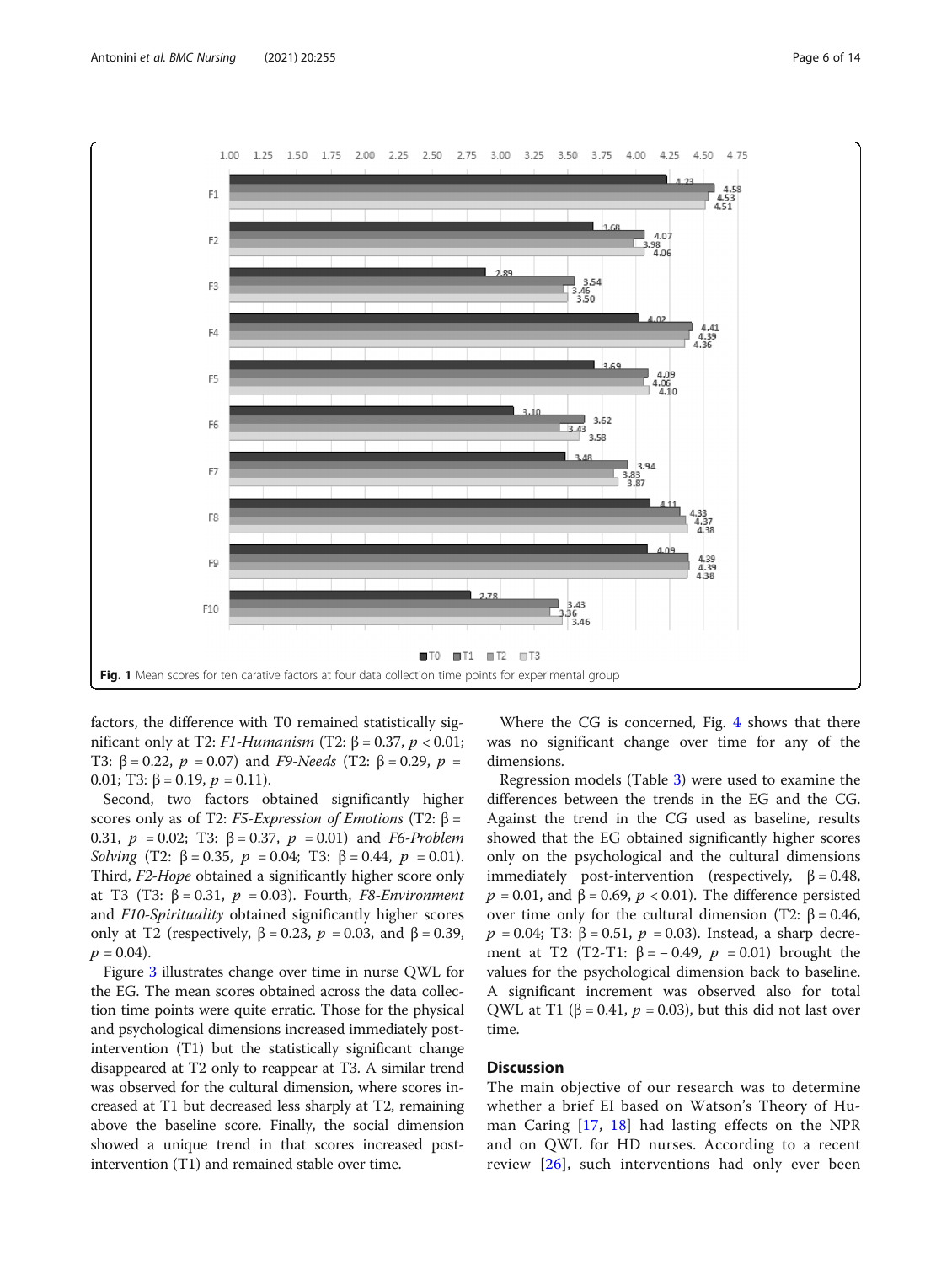<span id="page-6-0"></span>

evaluated in pilot studies with small samples [[19](#page-12-0)–[21](#page-12-0)] and effects over the medium-to-long term were never explored. To our knowledge, then, our study is the first to test a brief EI for nurses and to report reliable estimates of its effects immediately postintervention and of changes to these over the following year.

Regarding the NPR, our results show that study participants reported medium-to-high levels of caring attitudes and behaviours already at pre-intervention. Under the circumstances, the little room for improvement made it difficult for any intervention to have a strong impact. Still, the results show that our EI had a clear effect on nurse caring attitudes and behaviours. Five of the ten carative factors showed an improvement immediately post-intervention (T1), in line with what has been observed in other studies [[19](#page-12-0)–[21\]](#page-12-0). In the year following the EI, that is, across the three post-intervention time points, we observed that each of the ten carative factors was positively impacted by the EI at least once at some point. This shows that the EI touched on and affected all aspects of the NPR, though more time was needed for some effects to surface.

In fact, the longitudinal perspective of our study shows that the EI has a strong effect on some carative factors that can be observed immediately post-intervention (T1) and that it persists over time. This was the case for F3- Sensibility, F4-Helping Relationship, F7-Teaching and, arguably, F1-Humanism and F9-Needs. For other factors, the intervention had a delayed effect. This was the case for F5-Expression of Emotions and F6-Problem Solving, which registered a change only later at six-month follow-up (T2) and maintained it at one-year follow-up (T3), and maybe for  $F2-Hope$ , which registered a statistically significant change only at one-year follow-up (T3). All these factors describe elements that are crucial for nursing and represent an added value of the profession.

The results regarding the two last carative factors, F8- Environment and F10-Spirituality, are more peculiar in that as they follow an erratic pattern. The trend clearly showed that the EI had a positive effect but differences between the EG and the CG were significant only at T2. The reason for this cannot be fully understood without further qualitative research. However, we can say that these two carative factors have something in common: they describe elements that are not limited to the spheres of nurse attitudes and nurse-patient interactions.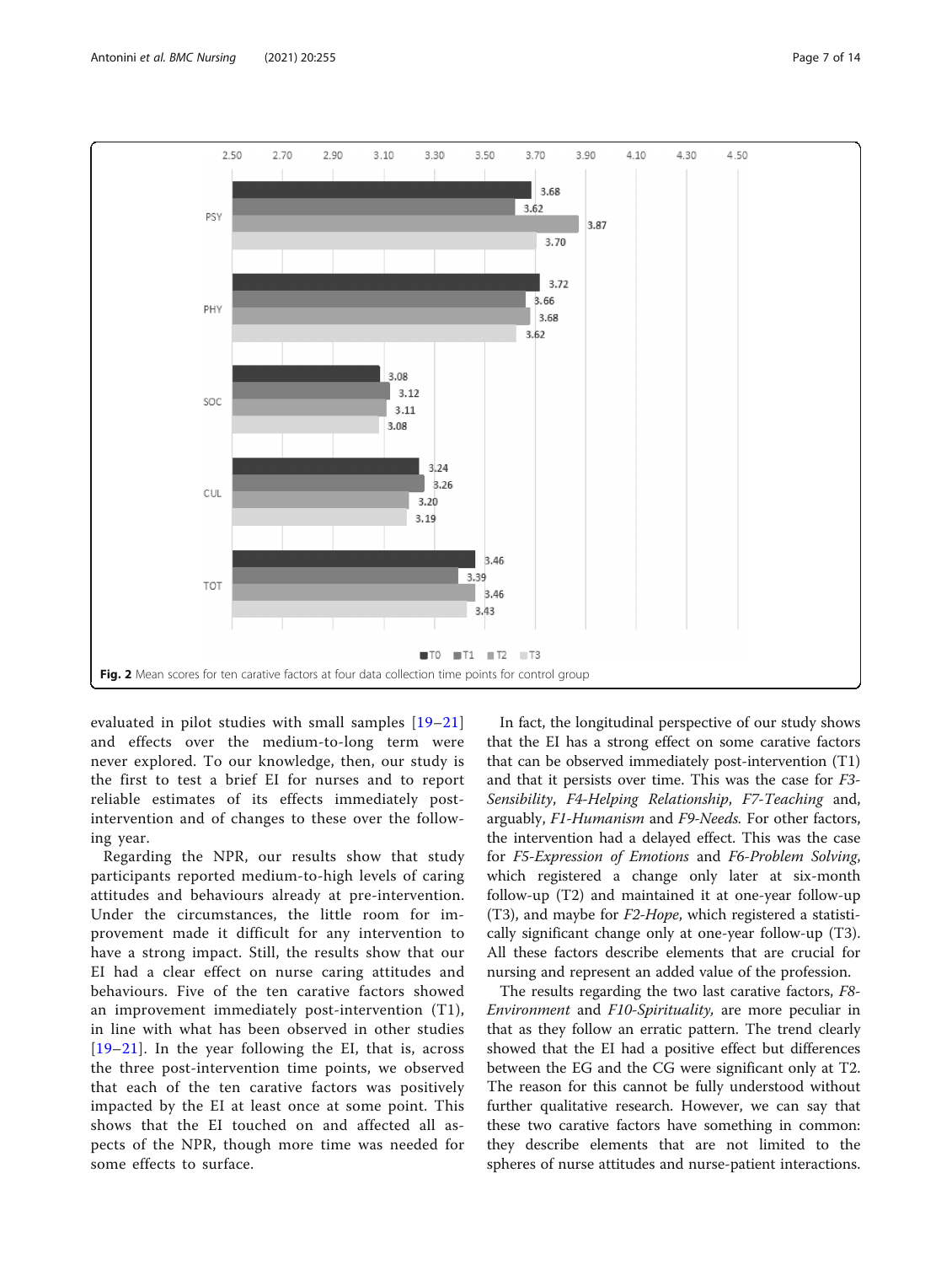# <span id="page-7-0"></span>Table 2 Differences in change in caring factors evaluated via random-intercept regression models

|                       |                      | Beta    | P               | able 2 Differences in change in caming factors evaluated via famoum intercept regression models |                      | Beta    | P               |
|-----------------------|----------------------|---------|-----------------|-------------------------------------------------------------------------------------------------|----------------------|---------|-----------------|
| F1 - Humanism         | T1-T0                | 0.30    | 0.01            | F6 - Problem                                                                                    | T1-T0                | 0.25    | 0.12            |
|                       | T2-T0                | 0.37    | < 0.01          | Solving                                                                                         | T2-T0                | 0.35    | 0.04            |
|                       | T3-T0                | 0.22    | 0.07            |                                                                                                 | T3-T0                | 0.44    | 0.01            |
|                       | $T2-T1$              | 0.07    | 0.71            |                                                                                                 | $T2-T1$              | 0.10    | 0.72            |
|                       | T3-T1                | $-0.08$ | 0.25            |                                                                                                 | $T3-T1$              | 0.19    | 0.86            |
|                       | $T2-T3$              | $-0.15$ | 0.12            |                                                                                                 | $T2-T3$              | 0.09    | 0.70            |
|                       | N (level 1)          |         | 357             |                                                                                                 | N (level 1)          |         | 351             |
|                       | N (level 2)          |         | 101             |                                                                                                 | N (level 2)          |         | 99              |
|                       | N (level 3)          |         | 10 <sup>°</sup> |                                                                                                 | N (level 3)          |         | 10 <sup>°</sup> |
|                       | Variance of level 2  |         | 0.07            |                                                                                                 | Variance of level 2  |         | 0.34            |
|                       | Variance of level 3  |         | < 0.01          |                                                                                                 | Variance of level 3  |         | < 0.01          |
|                       | Variance of residual |         | 0.15            |                                                                                                 | Variance of residual |         | 0.3             |
| F <sub>2</sub> - Hope | T1-T0                | 0.20    | 0.12            | F7 - Teaching                                                                                   | T1-T0                | 0.30    | 0.03            |
|                       | T2-T0                | 0.23    | 0.08            |                                                                                                 | T2-T0                | 0.49    | < 0.01          |
|                       | <b>T3-T0</b>         | 0.31    | 0.03            |                                                                                                 | T3-T0                | 0.43    | < 0.01          |
|                       | $T2-T1$              | 0.03    | 0.59            |                                                                                                 | $T2-T1$              | 0.19    | 0.91            |
|                       | T3-T1                | 0.11    | 0.78            |                                                                                                 | $T3-T1$              | 0.13    | 0.80            |
|                       | $T2-T3$              | 0.08    | 0.71            |                                                                                                 | $T2-T3$              | $-0.06$ | 0.34            |
|                       | N (level 1)          |         | 355             |                                                                                                 | N (level 1)          |         | 349             |
|                       | N (level 2)          |         | 100             |                                                                                                 | N (level 2)          |         | 99              |
|                       | N (level 3)          |         | 10 <sup>°</sup> |                                                                                                 | N (level 3)          |         | 10 <sup>°</sup> |
|                       | Variance of level 2  |         | 0.26            |                                                                                                 | Variance of level 2  |         | 0.24            |
|                       | Variance of level 3  |         | < 0.01          |                                                                                                 | Variance of level 3  |         | < 0.01          |
|                       | Variance of residual |         | 0.19            |                                                                                                 | Variance of residual |         | 0.22            |
| F3 - Sensibility      | T1-T0                | 0.34    | 0.02            | F8 -                                                                                            | T1-T0                | 0.11    | 0.27            |
|                       | T2-T0                | 0.40    | 0.01            | <b>Environment</b>                                                                              | T2-T0                | 0.23    | 0.03            |
|                       | T3-T0                | 0.38    | 0.02            |                                                                                                 | T3-T0                | 0.16    | 0.16            |
|                       | $T2-T1$              | 0.06    | 0.65            |                                                                                                 | $T2-T1$              | 0.12    | 0.87            |
|                       | T3-T1                | 0.04    | 0.60            |                                                                                                 | $T3-T1$              | 0.05    | 0.66            |
|                       | $T2-T3$              | $-0.02$ | 0.45            |                                                                                                 | $T2-T3$              | $-0.07$ | 0.26            |
|                       | N (level 1)          |         | 351             |                                                                                                 | N (level 1)          |         | 354             |
|                       | N (level 2)          |         | 98              |                                                                                                 | N (level 2)          |         | 100             |
|                       | N (level 3)          |         | 10 <sup>°</sup> |                                                                                                 | N (level 3)          |         | 10              |
|                       | Variance of level 2  |         | 0.3             |                                                                                                 | Variance of level 2  |         | 0.11            |
|                       | Variance of level 3  |         | < 0.01          |                                                                                                 | Variance of level 3  |         | < 0.01          |
|                       | Variance of residual |         | 0.26            |                                                                                                 | Variance of residual |         | 0.13            |
| F4 - Helping          | T1-T0                | 0.21    | 0.03            | F9 - Needs                                                                                      | T1-T0                | 0.27    | 0.01            |
| Relationship          | T2-T0                | 0.26    | 0.01            |                                                                                                 | <b>T2-T0</b>         | 0.29    | 0.01            |
|                       | <b>T3-T0</b>         | 0.28    | 0.01            |                                                                                                 | <b>T3-T0</b>         | 0.19    | 0.11            |
|                       | $T2-T1$              | 0.05    | 0.68            |                                                                                                 | $T2-T1$              | 0.02    | 0.57            |
|                       | T3-T1                | 0.06    | 0.73            |                                                                                                 | T3-T1                | $-0.09$ | 0.22            |
|                       | $T2-T3$              | 0.02    | 0.56            |                                                                                                 | $T2-T3$              | $-0.11$ | 0.18            |
|                       | N (level 1)          |         | 354             |                                                                                                 | N (level 1)          |         | 355             |
|                       | N (level 2)          |         | 100             |                                                                                                 | N (level 2)          |         | 99              |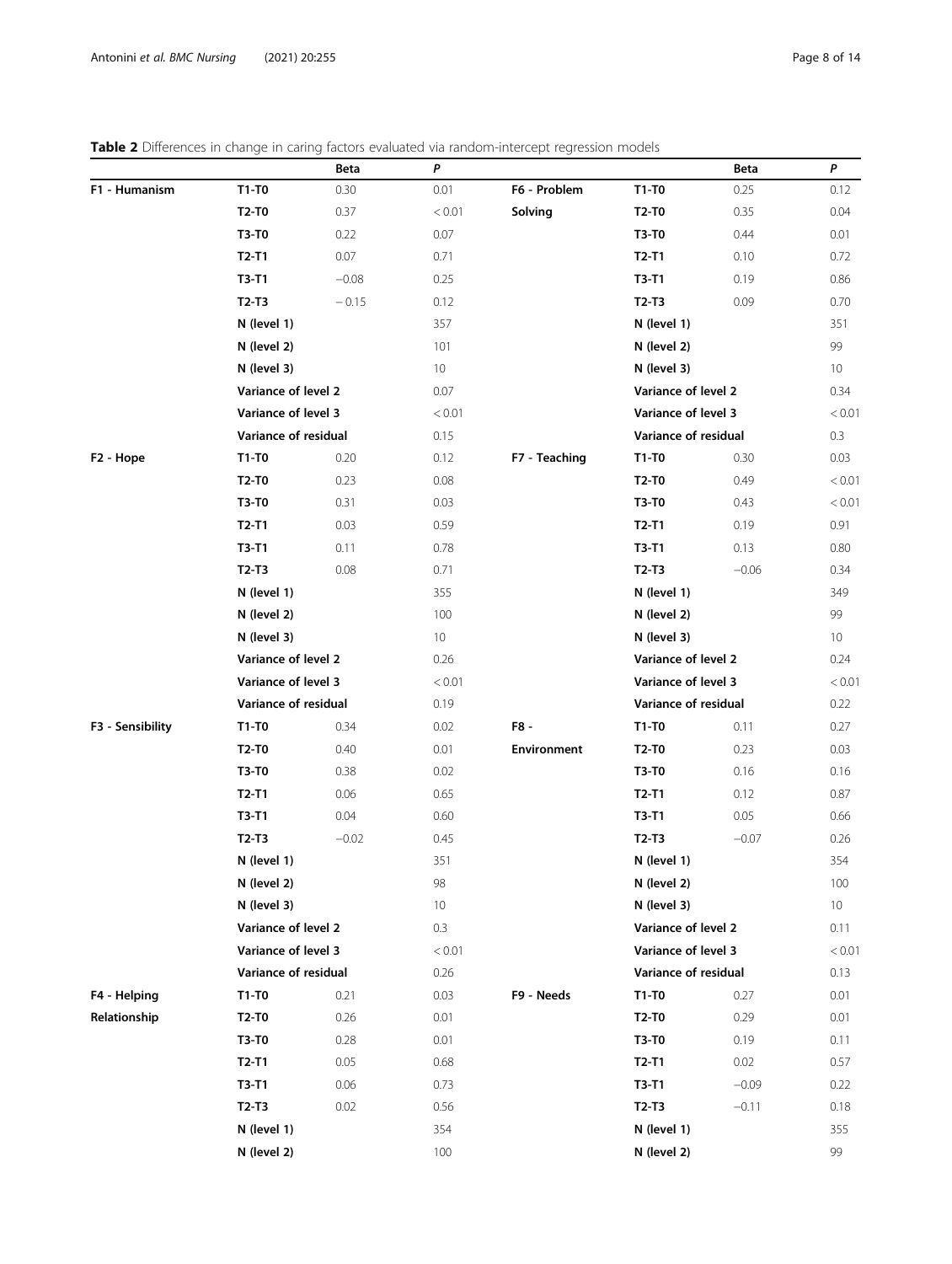|                    |                      | Beta | P               |                     |                      | <b>Beta</b> | P      |
|--------------------|----------------------|------|-----------------|---------------------|----------------------|-------------|--------|
|                    | N (level 3)          |      | 10              |                     | N (level 3)          |             | 10     |
|                    | Variance of level 2  |      | 0.15            | Variance of level 2 |                      |             | 0.12   |
|                    | Variance of level 3  |      | 0.01            | Variance of level 3 |                      |             | < 0.01 |
|                    | Variance of residual |      | 0.11            |                     | Variance of residual |             | 0.13   |
| F5 - Expression of | $T1-T0$              | 0.18 | 0.14            | $F10 -$             | $T1-T0$              | 0.25        | 0.17   |
| <b>Emotions</b>    | T2-T0                | 0.31 | 0.02            | <b>Spirituality</b> | $T2-T0$              | 0.39        | 0.04   |
|                    | T3-T0                | 0.37 | 0.01            |                     | <b>T3-T0</b>         | 0.33        | 0.10   |
|                    | $T2-T1$              | 0.12 | 0.83            |                     | $T2-T1$              | 0.14        | 0.77   |
|                    | $T3-T1$              | 0.19 | 0.91            |                     | $T3-T1$              | 0.08        | 0.65   |
|                    | $T2-T3$              | 0.06 | 0.67            |                     | $T2-T3$              | $-0.06$     | 0.38   |
|                    | N (level 1)          |      | 354             |                     | N (level 1)          |             | 339    |
|                    | N (level 2)          |      | 101             |                     | N (level 2)          |             | 91     |
|                    | N (level 3)          |      | 10 <sup>°</sup> |                     | N (level 3)          |             | 10     |
|                    | Variance of level 2  |      | 0.20            |                     | Variance of level 2  |             | 0.57   |
|                    | Variance of level 3  |      | 0.01            |                     | Variance of level 3  |             | 0.01   |
|                    | Variance of residual |      | 0.18            |                     | Variance of residual |             | 0.37   |

<span id="page-8-0"></span>Table 2 Differences in change in caring factors evaluated via random-intercept regression models (Continued)

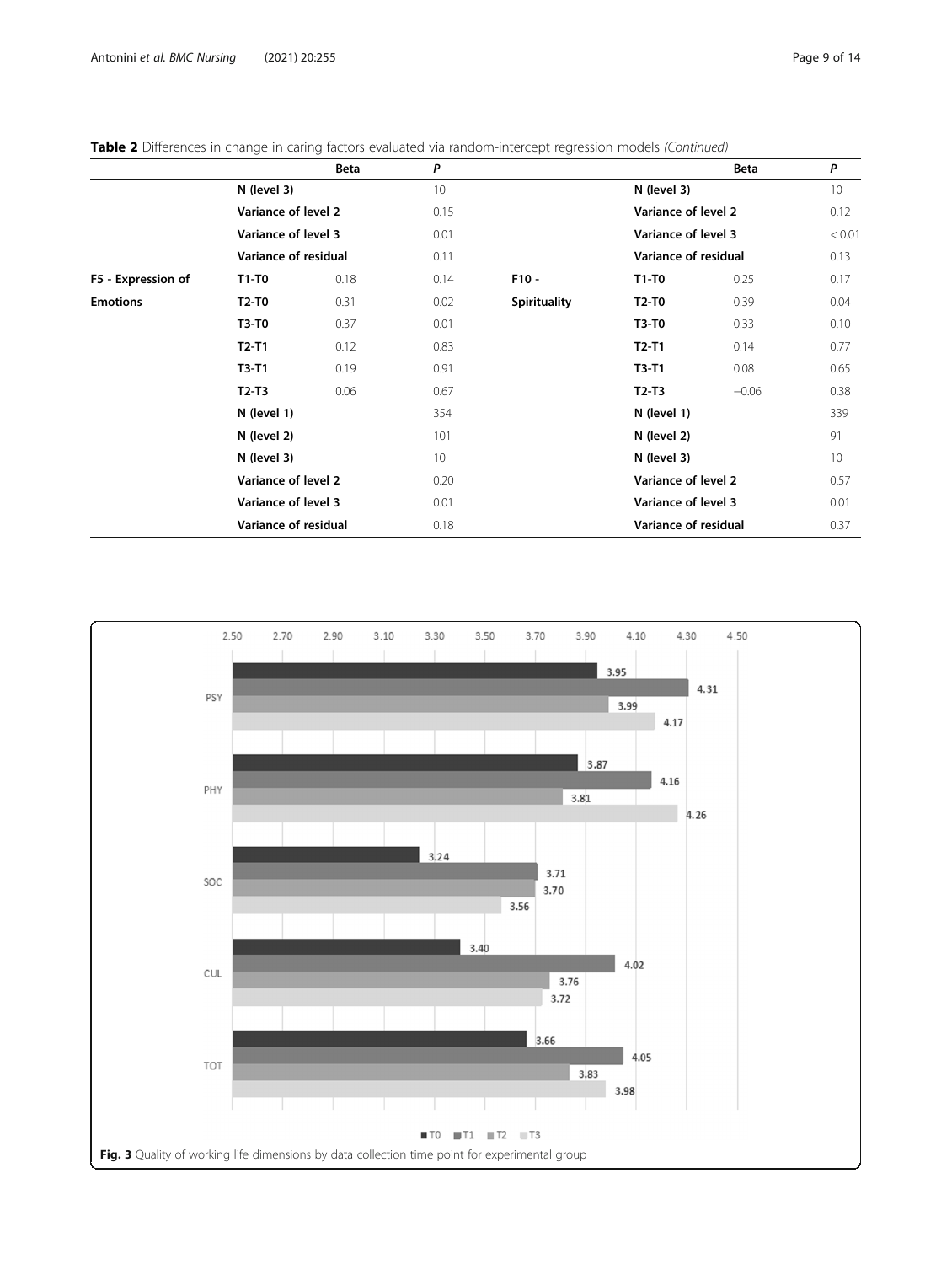<span id="page-9-0"></span>

F8-Environment concerns the creation of a supportive, protective, and caring environment. This is something that depends not only on nurse attitudes and actions but also on how HD units are organised, both formally and informally. F10-Spirituality refers to the inclusion of spiritual and existential beliefs in the healthcare routines. Despite being deeply personal, these beliefs are also deeply rooted in cultural schemas that suggest how these issues must be addressed and by whom. In both cases, nurses are in a delicate situation of having to act with strong cultural and organisational boundaries. As widely discussed in the field of social science (for different points of view see [\[29](#page-13-0)–[32\]](#page-13-0)), individual agency is not completely free. It must be contextualized within the structural limitations of the social framework in which people function. This "agency within a structure" ([\[30](#page-13-0)], p. 41) implies that there are limits that individual action cannot overcome without being socially sanctioned. These limits can be explicit, such as written regulations, but also implicit, such as traditional or routine behaviours. In the context of HD units, many factors, independent of the will of nurses, may affect the quality of the work environment and limit their possibilities for change. Roch et al. [[33\]](#page-13-0) demonstrated that the organizational climate affected nurse caring behaviour. Poor relations with management, understaffing, and inadequate structures are but three factors completely outside the control of nurses that may work against them and afford little room to shape the environment according to the principles of caring. The EI targeted the attitudes and behaviours of nurses working in HD units. Consequently, it is not surprising that it had little impact on the general work organisation of these settings. The same could be said about F10-Spirituality and why there was no consequent shift of individual values and spiritual/existential beliefs towards a more humanistic perspective. Individual spiritual life is framed within a social context that goes far beyond nurse-patient interaction. Though working in HD units places nurses in contact with death and suffering, elements usually central to the development of spirituality, the role of religious institutions and spiritual traditions cannot be readily dismissed when describing the reshaping of individual beliefs. Moreover, unlike in North America, where both the theoretical model and the instrument of measure that we used were developed, in Switzerland religious and spiritual matters are rarely discussed in the public sphere. This specific cultural context probably creates further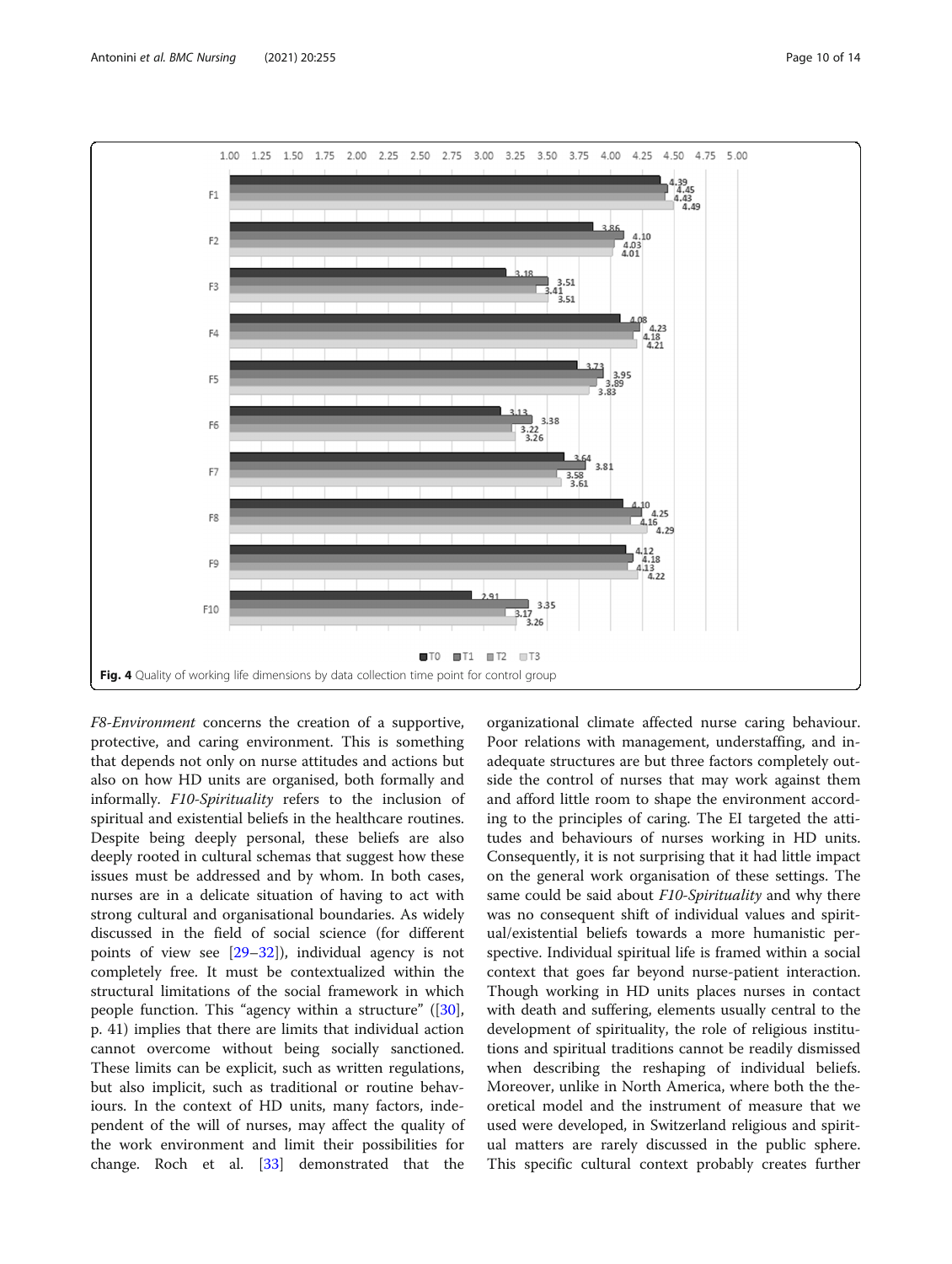<span id="page-10-0"></span>

| <b>Table 3</b> Differences in change in QWL dimensions evaluated via random-intercept regression models |  |  |  |  |  |
|---------------------------------------------------------------------------------------------------------|--|--|--|--|--|
|---------------------------------------------------------------------------------------------------------|--|--|--|--|--|

|                     |                      | Beta    | P               |                     |                      | Beta    | P               |
|---------------------|----------------------|---------|-----------------|---------------------|----------------------|---------|-----------------|
| Psychological QWL   | T1-T0                | 0.48    | 0.01            | Social QWL          | T1-T0                | 0.39    | 0.13            |
|                     | <b>T2-T0</b>         | $-0.02$ | 0.93            |                     | <b>T2-T0</b>         | 0.21    | 0.42            |
|                     | <b>T3-T0</b>         | 0.13    | 0.53            |                     | T3-T0                | 0.17    | 0.53            |
|                     | $T2-T1$              | $-0.49$ | 0.01            |                     | $T2-T1$              | $-0.18$ | 0.24            |
|                     | $T3-T1$              | $-0.34$ | 0.05            |                     | T3-T1                | $-0.22$ | 0.21            |
|                     | $T2-T3$              | 0.15    | 0.76            |                     | $T2-T3$              | $-0.04$ | 0.44            |
|                     | N (level 1)          |         | 340             |                     | N (level 1)          |         | 330             |
|                     | N (level 2)          |         | 92              |                     | N (level 2)          |         | 86              |
|                     | N (level 3)          |         | 10              |                     | N (level 3)          |         | 10 <sup>°</sup> |
|                     | Variance of level 2  |         | 0.51            |                     | Variance of level 2  |         | 0.71            |
|                     | Variance of level 3  |         | 0.05            |                     | Variance of level 3  |         | < 0.01          |
|                     | Variance of residual |         | 0.42            |                     | Variance of residual |         | 0.67            |
| <b>Physical QWL</b> | T1-T0                | 0.38    | 0.11            | <b>Cultural QWL</b> | T1-T0                | 0.69    | < 0.01          |
|                     | <b>T2-T0</b>         | 0.02    | 0.94            |                     | T2-T0                | 0.46    | 0.04            |
|                     | <b>T3-T0</b>         | 0.44    | 0.08            |                     | <b>T3-T0</b>         | 0.51    | 0.03            |
|                     | $T2-T1$              | $-0.36$ | 0.07            |                     | $T2-T1$              | $-0.23$ | 0.15            |
|                     | $T3-T1$              | 0.06    | 0.60            |                     | $T3-T1$              | $-0.18$ | 0.22            |
|                     | $T2-T3$              | 0.42    | 0.95            |                     | $T2-T3$              | 0.05    | 0.59            |
|                     | N (level 1)          |         | 340             |                     | N (level 1)          |         | 332             |
|                     | N (level 2)          |         | 95              |                     | N (level 2)          |         | 86              |
|                     | N (level 3)          |         | 10 <sup>°</sup> |                     | N (level 3)          |         | 10 <sup>°</sup> |
|                     | Variance of level 2  |         | 0.49            |                     | Variance of level 2  |         | 0.68            |
|                     | Variance of level 3  |         | 0.07            |                     | Variance of level 3  |         | < 0.01          |
|                     | Variance of residual |         | 0.63            |                     | Variance of residual |         | 0.51            |
| <b>Total QWL</b>    | T1-T0                | 0.41    | 0.03            |                     |                      |         |                 |
|                     | $T2-T0$              | 0.15    | 0.42            |                     |                      |         |                 |
|                     | <b>T3-T0</b>         | 0.30    | 0.12            |                     |                      |         |                 |
|                     | $T2-T1$              | $-0.26$ | 0.08            |                     |                      |         |                 |
|                     | $T3-T1$              | $-0.10$ | 0.29            |                     |                      |         |                 |
|                     | $T2-T3$              | 0.15    | 0.79            |                     |                      |         |                 |
|                     | N (level 1)          |         | 318             |                     |                      |         |                 |
|                     | N (level 2)          |         | 78              |                     |                      |         |                 |
|                     | N (level 3)          |         | 10 <sup>°</sup> |                     |                      |         |                 |
|                     | Variance of level 2  |         | 0.56            |                     |                      |         |                 |
|                     | Variance of level 3  |         | 0.01            |                     |                      |         |                 |
|                     | Variance of residual |         | 0.32            |                     |                      |         |                 |

difficulties for both nurses and patients that prevent any enduring change in this regard.

In the light of these results, it is safe to say that the EI falls short of having a lasting effect on factors that entail a marked collective dimension. Adapting our intervention and empirical instruments to some degree to the local cultural and organisational situations may be a path for further research. Perhaps, however, there is no possible solution. After all, the EI targets the NPR and, as far as the factors that relate directly to it or to the inner attitudes of nurses when functioning within this context are concerned, we did observe changes that persisted over time. Instead, when larger social structures are involved, the effect seems not to stick. This is consistent with the objectives of the EI, which is not meant to have a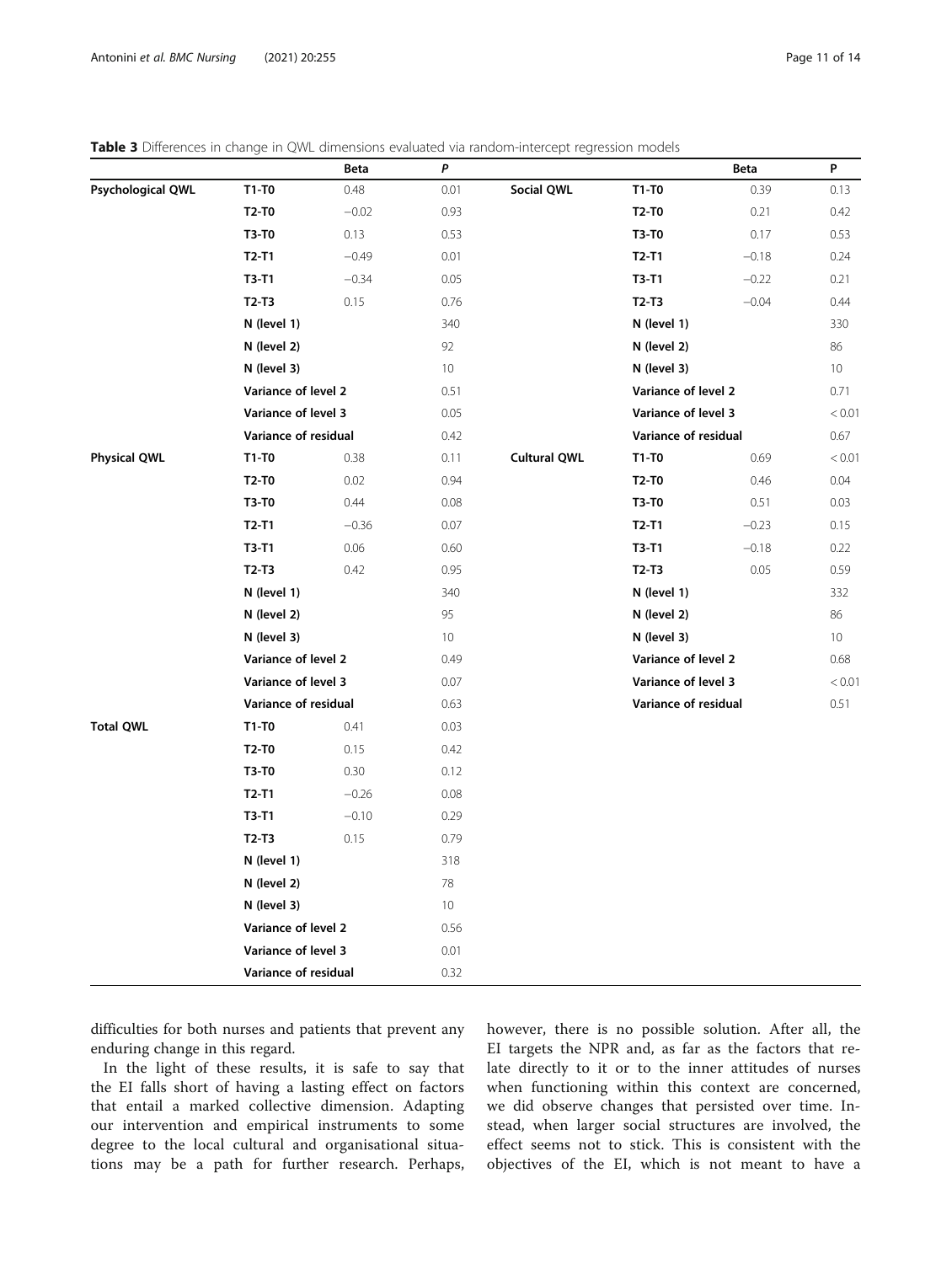broad effect but rather to reshape a specific relationship crucial to both nurse and patient.

The second expected effect of the EI was on nurse QWL. Unlike the effect on the NPR, this was to be an indirect effect, given that the focus of the EI was on rooting the NPR in the principles of human caring. A change in nurse QWL was expected as a consequence of changes in the NPR.

Two dimensions of nurse QWL were clearly affected by the EI, but in different ways. On the one hand, the psychological dimension registered a sharp increase right after the EI (T1). However, this was erased by a sharp decline 6 months later (T2). Based on the data collected, we cannot specify the dynamics behind this and explain why the initial effect did not persist. However, the simplest and perhaps most realistic hypothesis for returning to baseline levels is that the immediate effects of the EI upon completion, which evidently had repercussions on the psychological status of nurses, rapidly faded once the initial enthusiasm generated by the intervention waned.

On the other hand, the cultural dimension of nurse QWL, that is, how everyday work activities are in line with personal values and cultural beliefs, increased after the intervention and remained stable above baseline. This suggests that the EI narrowed an existing gap between how nurses conceive the best way to practise their profession and what they actually do in their everyday reality. Though further research is needed to support this finding, it suggests that Watson's Theory of Caring is in line with nurses' expectations and desires regarding the profession and that this might help counter detrimental phenomena, such as absenteeism and professional dropout.

Finally, the two remaining dimensions of nurse QWL, that is, the physical and the social dimensions, were not impacted by the EI. However, this "non-result" paradoxically supports the efficacy of our EI. The physical dimension of nurse QWL refers to physical health and the influence that work has on it, whereas the social dimension refers to whether nurses feel that their everyday work activities have a positive effect on society at large. As these elements were disconnected from the objectives of our EI, the absence of noticeable change in this regard supports the idea that the EI helps develop specific attitudes and behaviours and does not simply have a general placebo effect that improves all and any indicator considered. This is in line with previous literature [[19](#page-12-0)] that suggests that different EI lead to different outcomes. Consequently, it is important for the goals of each EI to be defined in advance and adapted to each context.

### Limitations

Our study has three limitations that need to be addressed. First, due to organisational constraints, some members of the research group were involved in all phases of the research. Consequently, the blinding process was not perfect. Second, unsurprisingly for a panel study, our sample suffered 26.7% attrition from T0 to T3. Even if this sample reduction occurred mostly between T2 and T3, a selection bias may be present in the analysis, due to a non-random sample reduction. Third, overall levels of caring behaviours and attitudes may be overestimated owing to social desirability and the Hawthorne effect. However, this would affect only the descriptive analyses. The main analyses are not affected by this thanks to the randomised controlled trial design.

# Conclusion

For the first time ever to our knowledge, an experimental design was applied to a large sample of nurses working in HD units to test the effects on the NPR and on nurse QWL of a brief EI based on Watson's Theory of Human Caring [\[17,](#page-12-0) [18\]](#page-12-0).

Our study supports previous evidence from pilot studies of the efficacy of some brief interventions in giving nurse practices and behaviours a more humanistic orientation [[19](#page-12-0)–[21](#page-12-0)]. These effects appear stable at least through the year following the intervention. Moreover, our results suggest that this shift in practice may improve nurse QWL by closing the gap between what nurses believe nursing should be and how they experience it in their everyday reality.

Given these results, brief EI, such as the one studied [[21\]](#page-12-0), appear to be an effective means of improving the NPR by preventing dehumanising practices or reducing them if already present. Brief interventions are easy to incorporate in continuing professional development programs and, consequently, could be a time- and costefficient means of improving the NPR and, ultimately, nurse QWL.

#### Acknowledgements

This research was supported by a grant (no. 10001C\_172588) from the Swiss National Science Foundation awarded to Philippe Delmas in April 2017. The authors would like to thank all the patients for their participation in the study and all the nurses on the haemodialysis units for their warm welcome to the research team and for their precious cooperation.

#### Clinical trial registration

Our research was registered on [clinicaltrials.gov.](http://clinicaltrials.gov) Registration number: [NCT03283891,](https://clinicaltrials.gov/ct2/show/NCT03283891) first registration 14/09/2017.

#### Authors' contributions

PD, LO, CC, SB, JW, MA, TBT, DRS, and IL have structured the theoretical, methodological and empirical bases of this project. MA, TBT, and LO collected the data. JP, MA, MK, and PD have done the analyses. All the authors contributed to the discussion of results and, to drafting and revisioning of the manuscript. The author(s) read and approved the final manuscript.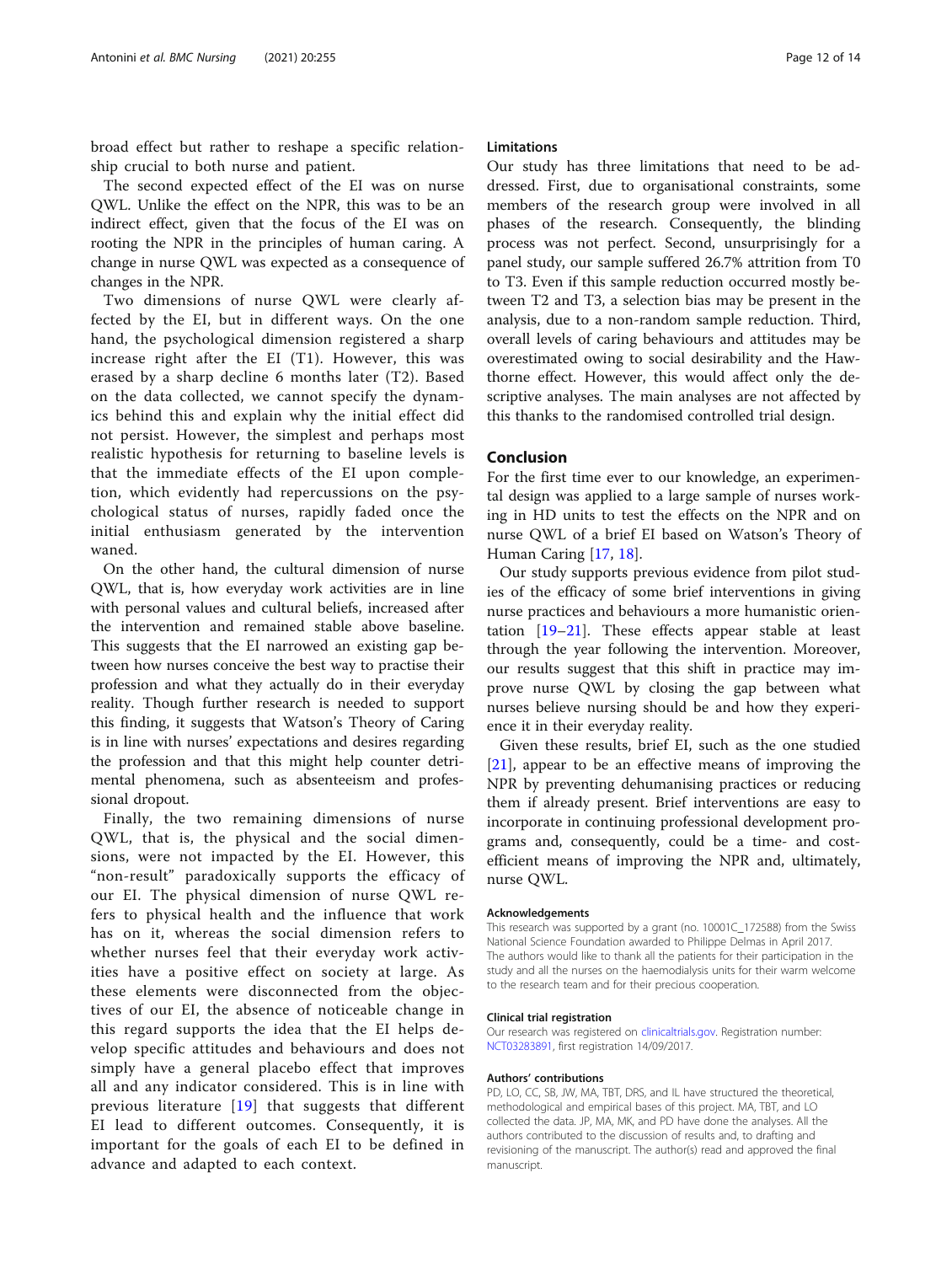# <span id="page-12-0"></span>Funding

This paper reports some results form the Exp.Care project funded by the Schweizerischer Nationalfonds zur Förderung der Wissenschaftlichen Forschung. Funding number: 10001C\_172588.

#### Availability of data and materials

The datasets generated and/or analysed during the current study are not publicly available owing to privacy regulations and the agreement between researchers and participants but are available from the corresponding author on reasonable request.

# **Declarations**

#### Ethics approval and consent to participate

All methods were carried out in accordance with relevant guidelines and regulations. Our research received authorisation from the "Ethics Committee Vaud" (Vaud Ethics Committees on Research Involving Humans) part of the Swiss Ethics Committees on Research Involving Humans. Authorisation number: N 2017–00946.

Informed consent was obtained from all people who participated to the study.

#### Consent for publication

All authors consent to publication of our paper according to the agreement proposed by BMC.

#### Competing interests

All authors declare no competing interests.

#### Author details

<sup>1</sup>La Source, School of Nursing, HES-SO, University of Applied Sciences and Arts Western Switzerland, Delémont, Switzerland. <sup>2</sup>Université de Montréal, Montréal, Canada. <sup>3</sup>Université du Québec en Outaouais, Gatineau, Canada.<br><sup>4</sup>School of Management and Engineering Vaud. Yugglen les Bains <sup>4</sup>School of Management and Engineering Vaud, Yverdon-les-Bains, Switzerland. <sup>5</sup>Université de Sherbrooke, Sherbrooke, Canada. <sup>6</sup>Institute of Social and Preventive Medicine, University Hospital of Lausanne, Lausanne, Switzerland.

# Received: 1 March 2021 Accepted: 27 September 2021 Published online: 20 December 2021

#### References

- 1. Levy AS, Coresh J, Balk E, Kausz AT, Levin A, Steffes MW. National Kidney Foundation. National practice guidelines for chronic kidney disease: evaluation, classification and stratification. Ann Intern Med. 2003;139(2):137– 47. <https://doi.org/10.7326/0003-4819-139-2-200307150-00013>.
- 2. Tonelli M, Wiebe N, Knoll G, Bello A, Browne S, Jadhav D, et al. Systematic review: kidney transplantation compared with dialysis in clinically relevant outcomes. Am J Transplant. 2011;11(10):2093–109. [https://doi.org/10.1111/j.1](https://doi.org/10.1111/j.1600-6143.2011.03686.x) [600-6143.2011.03686.x.](https://doi.org/10.1111/j.1600-6143.2011.03686.x)
- 3. Chantrel F, Lassalle M, Couchoud C, Frimat L. Démarrage d'un traitement par dialyse chronique en urgence : Quels patients ? Quelles conséquences? [beginning of chronic dialysis treatment in the emergency unit: which patients? What consequences?]. Bulletin épidémiologique hebdomadaire. 2010;9:81–6.
- 4. Delmas P, Escobar MB, Duquette A. Validation d'une version française d'une mesure de la qualité de vie au travail [validation of a French-language version of a measure of quality of working life]. Infirmière du Québec. 2001; 8(6):16–28.
- 5. Kurella M, Suri RS, Chertow GM. Frequent hemodialysis and psychosocial function. Semin Dial. 2005;18(2):132–6. [https://doi.org/10.1111/j.1525-139X.2](https://doi.org/10.1111/j.1525-139X.2005.18216.x) [005.18216.x](https://doi.org/10.1111/j.1525-139X.2005.18216.x)
- 6. Weisbord SD, Fried LF, Arnold RM, Fine MJ, Levenson DJ, Peterson RA, et al. Prevalence, severity, and importance of physical and emotional symptoms in chronic hemodialysis patients. J Am Soc Nephrol. 2005;16(8):2487–94. <https://doi.org/10.1681/ASN.2005020157>.
- 7. Boini S, Bloch J, Briançon S. Surveillance de la qualité de vie des sujets atteints d'insuffisance rénale chronique terminale: rapport qualité de vie – REIN Volet dialyse 2005 [monitoring quality of life of persons with terminal chronic kidney disease: quality of life report - 2005 REIN dialysis section].

Néphrol Thér. 2009;5:S177–237. [https://doi.org/10.1016/S1769-7255\(09\)7454](https://doi.org/10.1016/S1769-7255(09)74545-6) [5-6.](https://doi.org/10.1016/S1769-7255(09)74545-6)

- 8. Bennett PN. Technological intimacy in haemodialysis nursing. Nurs Inq. 2011;18(3):247–52. <https://doi.org/10.1111/j.1440-1800.2011.00537.x>.
- Swanson KM. What is known about caring in nursing science: a literacy meta-analysis. In: Smith MC, Turkel MC, Wolf ZR, editors. Caring in nursing classics: an essential resource. New York: Springer Publishing; 2013. p. 59– 102. [https://doi.org/10.1891/9780826171122.0004.](https://doi.org/10.1891/9780826171122.0004)
- 10. Cara C, O'Reilly L, Delmas P. Feasibility, acceptability and benefits of a humanistic educational intervention: a qualitative secondary analysis of two datasets (Quebec and Switzerland). Int J Hum Caring. 2018;22(3):1–17. <https://doi.org/10.20467/1091-5710.22.3.98>.
- 11. Delmas P, O'Reilly L, Iglesias K, Cara C, Burnier M. Feasibility, acceptability and preliminary effects of educational intervention to strengthen humanistic practice among hemodialysis nurses in the Canton of Vaud, Switzerland: a pilot study. Int J Hum Caring. 2016;20(1):31–43. [https://doi.](https://doi.org/10.20467/1091-5710.20.1.31) [org/10.20467/1091-5710.20.1.31](https://doi.org/10.20467/1091-5710.20.1.31).
- 12. Adams LY, Maykut CA. Bullying: the antithesis of caring acknowledging the dark side of the nursing profession. Int J Caring Sci. 2015;8(3):765–73.
- 13. Beagan B, Ells C. Values that matter, barriers that interfere: the struggle of Canadian nurses to enact their values. Can J Nurs Res. 2007; <https://cjnr.archive.mcgill.ca/article/viewFile/2090/2084>. Accessed 16 Feb 2021.
- 14. Brown D, McWilliam C, Ward-Griffin C. Client-centred empowering partnering in nursing. J Adv Nurs. 2006;53(2):160–8. [https://doi.org/10.1111/](https://doi.org/10.1111/j.1365-2648.2006.03711.x) [j.1365-2648.2006.03711.x](https://doi.org/10.1111/j.1365-2648.2006.03711.x).
- 15. St-Germain D, Blais R, Cara C. La contribution de l'approche de caring des infirmières à la sécurité des patients en réadaptation: une étude novatrice [How nurses' caring approach contributes to patient safety in rehabilitation]. Recherche en Soins Infirmiers. 2008;95(4):57–69. [https://doi.org/10.3917/rsi.](https://doi.org/10.3917/rsi.095.0057) [095.0057.](https://doi.org/10.3917/rsi.095.0057)
- 16. Diniz E, Bernardes SF, Castro P. Self- and other-dehumanization processes in health-related contexts: a critical review of the literature. Rev Gen Psychol. 2019;23(4):475–95. <https://doi.org/10.1177/1089268019880889>.
- 17. Watson J. In: Boulder CO, editor. Nursing: the philosophy and science of caring. Boulder: University Press of Colorado; 2008.
- 18. Watson J. Human caring science: a theory of caring science. 2nd ed. Sudbury: Jones & Bartlett Learning; 2012.
- 19. Wei H, Fazzone PA, Sitzman K, Hardin SR. The current intervention studies based on Watson's theory of human caring: a systematic review. Int J Hum Caring. 2019. [https://doi.org/10.20467/1091-5710.23.1.4.](https://doi.org/10.20467/1091-5710.23.1.4)
- 20. Desmond ME, Horn S, Keith K, Kelby S, Ryan L, Smith J. Incorporating caring theory into personal and professional nursing practice to improve perception of care. Int J Hum Caring. 2014. [https://doi.org/10.20467/1091-](https://doi.org/10.20467/1091-5710-18.1.35) [5710-18.1.35.](https://doi.org/10.20467/1091-5710-18.1.35)
- 21. O'Reilly L, Cara C, Delmas P. Developing an educational intervention to strengthen the humanistic practices of hemodialysis nurses in Switzerland. Int J Hum Caring. 2016;20(1):25–30. [https://doi.org/10.20467/1091-5710-2](https://doi.org/10.20467/1091-5710-20.1.24) [0.1.24.](https://doi.org/10.20467/1091-5710-20.1.24)
- 22. Burns N, Grove S, Gray J. The practice of nursing research. 8th ed. Philadelphia: Saunders; 2016.
- 23. R Core Team. R: a language and environment for statistical computing. Vienna: R Foundation for Statistical Computing; 2013. [http://www.R-project.](http://www.r-project.org/) [org/](http://www.r-project.org/)
- 24. Delmas P, O'Reilly L, Cara C, Brousseau S, Weidmann J, Roulet-Schwab D, Ledoux I, Pasquier J, Antonini M, Bellier-Teichmann T. Effects on nurses' quality of working life and on patients' quality of life of an educational intervention to strengthen humanistic practice among hemodialysis nurses in Switzerland: a protocol for a mixed-methods cluster randomized controlled trial. BMC Nurs. 2018 Nov 21;17:47. [https://doi.org/10.1186/s12](https://doi.org/10.1186/s12912-018-0320-0) [912-018-0320-0.](https://doi.org/10.1186/s12912-018-0320-0) PMID:30479561; PMCID: PMC6249714.
- 25. Cossette S, Cara C, Ricard N, Pepin J. Assessing nurse-patient interactions from a caring perspective: report of the development and preliminary psychometric testing of the caring nurse-patient interactions scale. Int J Nurs Stud. 2005. <https://doi.org/10.1016/j.ijnurstu.2004.10.004>.
- 26. Cossette S, Pepin J, Fontaine G. Caring nurse-patient interactions scale. In: Assessing and measuring caring in nursing and health sciences: Springer; 2019. <https://doi.org/10.1891/9780826195425.0022>.
- 27. Elizur D, Shye S. Quality of work life and its relation to quality of life. Appl Psychol. 1990;39(3):275–91. [https://doi.org/10.1111/j.1464-0597.1990.](https://doi.org/10.1111/j.1464-0597.1990.tb01054.x) [tb01054.x.](https://doi.org/10.1111/j.1464-0597.1990.tb01054.x)